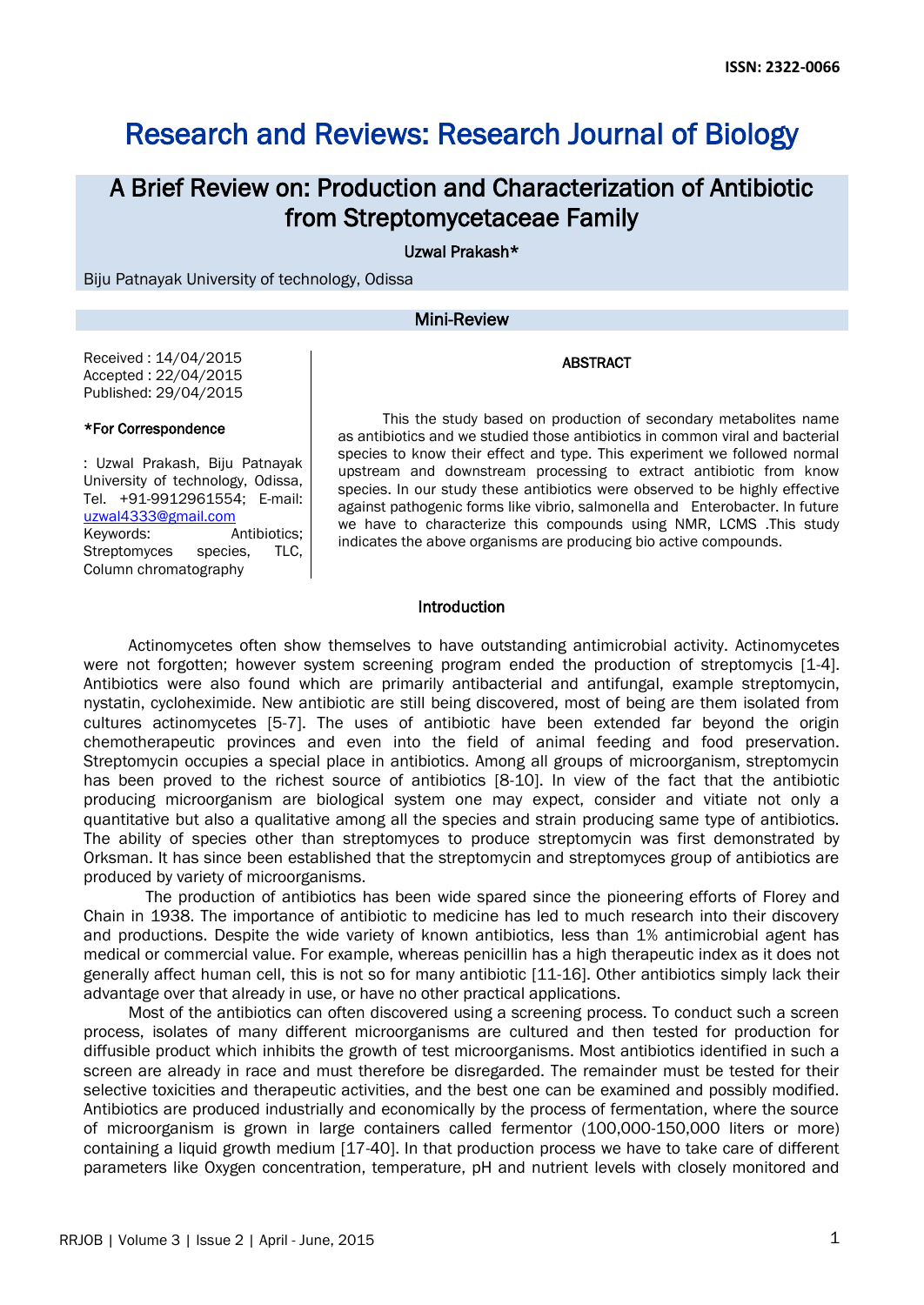adjusted if necessary. We know that antibiotics are secondary metabolites; the population size must be controlled very carefully to ensure that maximum yield is obtained before the cells starts die [41,42]. Once the process is completed, the antibiotics must be extracted and purified to a crystalline product. This is simpler to achieve if the antibiotic is soluble on organic solvent. Otherwise it must be first removed by upstream processing like ion exchange, adsorption and chemical precipitations [43-48]. Uses

Streptomyces griseus and rest of streptomyces genus together produce over half of the world's antibiotics. Because of this, they are invaluable in the medical field. Streptomycin produces a wide spectrum of antibiotics as well as antifungal. They also produce other bioactive compounds like immunospperesents, which prevent immune system activity.

#### Material and Methodology

An attempt has been made to isolate antibiotic compounds from Streptomyces spp.during the study

period Feb 2015 for that purpose we have standardized the media to produce antibiotic compounds

Species Streptomyces was procured from MTCC Chandigarh and Sub cultured.

#### For the sub culturing of streptomyces strain MTCC 4734

- 1. Kuster agar medium
- 2. Malt yeast extract
- 3. Oatmeal agar
- 4. Stand back media

#### *Composition of used media*

- 1. Kuster agar medium
- 2. Malt yeast extract
- 3. Oatmeal agar
- 4. Stand back media

### *3.1.1. Composition of used media:*

| 1. Kuster agar: $(Table 1)$           |                   |  |
|---------------------------------------|-------------------|--|
| Soluble Starch                        | 1gm               |  |
| Sodium Nitrate                        | 0.1 <sub>gm</sub> |  |
| Potassium Dihydrogen Phosphate        | 0.03gm            |  |
| Sodium Chloride                       | 0.1 <sub>gm</sub> |  |
| Agar                                  | 1.5gm             |  |
| Distilled Water                       | Rest volume       |  |
| <b>TOTAL</b>                          | 250ml             |  |
| 2. Malt yeast extract agar: (Table 2) |                   |  |
| Yeast extract                         | $1g$ m            |  |
| Malt extract                          | 2gm               |  |
| Glucose                               | 1gm               |  |
| Agar                                  | $2g$ m            |  |
| Distilled water                       | Rest volume       |  |
| <b>TOTAL</b>                          | 250ml             |  |
| 3. Oatmeal agar: (Table 3)            |                   |  |
| Oatmeal                               | 25gm              |  |
| Sodium Chloride                       | 1gm               |  |
| Agar                                  | 2gm               |  |
| Distilled Water                       | Rest volume       |  |
| <b>TOTAL</b>                          | 250ml             |  |
| 4. Stand back media: (Table 4)        |                   |  |
| Soluble Starch                        | 1gm               |  |
| Cassin                                | 1gm               |  |
|                                       |                   |  |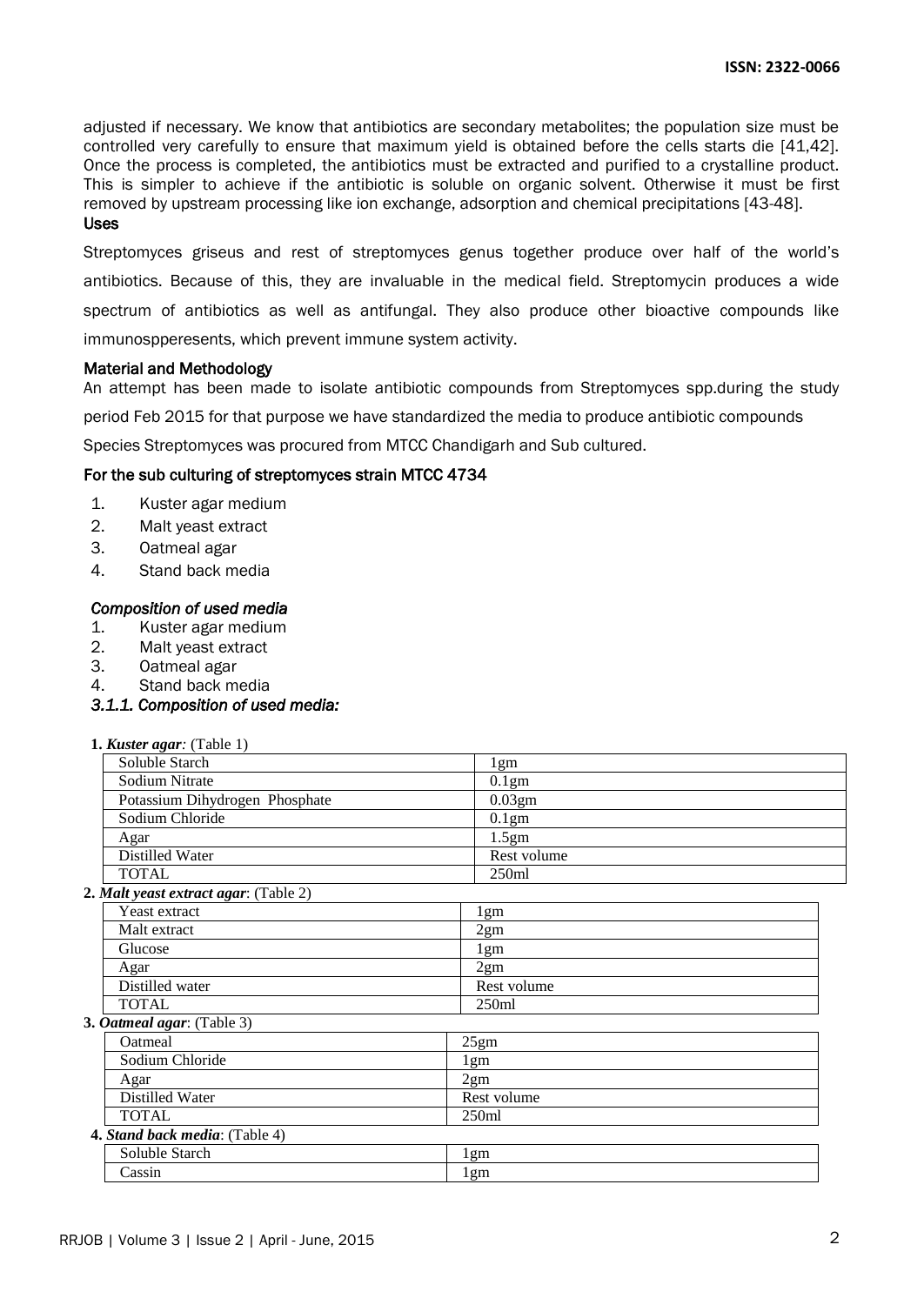| Potassium Dihydrogen Phosphate | 0.5em             |
|--------------------------------|-------------------|
| Agar                           | 2gm               |
| Distilled Water                | Rest volume       |
| <b>TOTAL</b>                   | 250 <sub>ml</sub> |

After maintaining the entire composition, the mouth of the conical flask was closed by the use of cotton plug, brown paper and tightened with the elastic band. After that, it was autoclaved at 15psi. Petri dishes and micro tip was also wrapped and autoclaved. When the autoclave was over, i it into taken out and kept in the laminar air flow. Before keeping it, the laminar air flow hood was cleaned by the use of dehydrated alcohol and left for 10min with the ultraviolet radiation. The wrapped paper was opened and the entire thing was left to get cooled and then the autoclaved media transferred into the Petri disk and was left to solidify.

When the media had solidified, the ampoule of strain was break opened. The microorganism are present in lyophilized state for this purpose, we are using saline water and mixed it well with the help of micropipette and transferred it into the medium, which we had taken then incubated it into the incubator at 400C for 8 days. The colony comes out then it goes for further use [49,50].

# 3.2. Preparation of antibiotics production medium:

Medium:-1

Medium:-2

Medium:-3

# *4.2.1. Composition of the medium:*

1. Medium:-1 (Table 5)

| Yeast extract          | 0.5 <sub>gm</sub> |
|------------------------|-------------------|
| Dextrose               | 2.5 <sub>gm</sub> |
| <b>Starch</b>          | 1gm               |
| Cassin                 | 2gm               |
| Calcium Carbonate      | 1gm               |
| <b>Distilled Water</b> | Rest volume       |
| <b>TOTAL</b>           | 250ml             |

|  | 2. Medium:-2 (Table 6) |  |
|--|------------------------|--|
|--|------------------------|--|

| Soybean                  | 2gm               |
|--------------------------|-------------------|
| Corn strip liquor        | 2ml               |
| <b>Starch</b>            | 2gm               |
| Dextrose                 | 1.5 <sub>gm</sub> |
| <b>Calcium Carbonate</b> | 2gm               |
| <b>Distilled Water</b>   | Rest volume       |
| <b>TOTAL</b>             | 250ml             |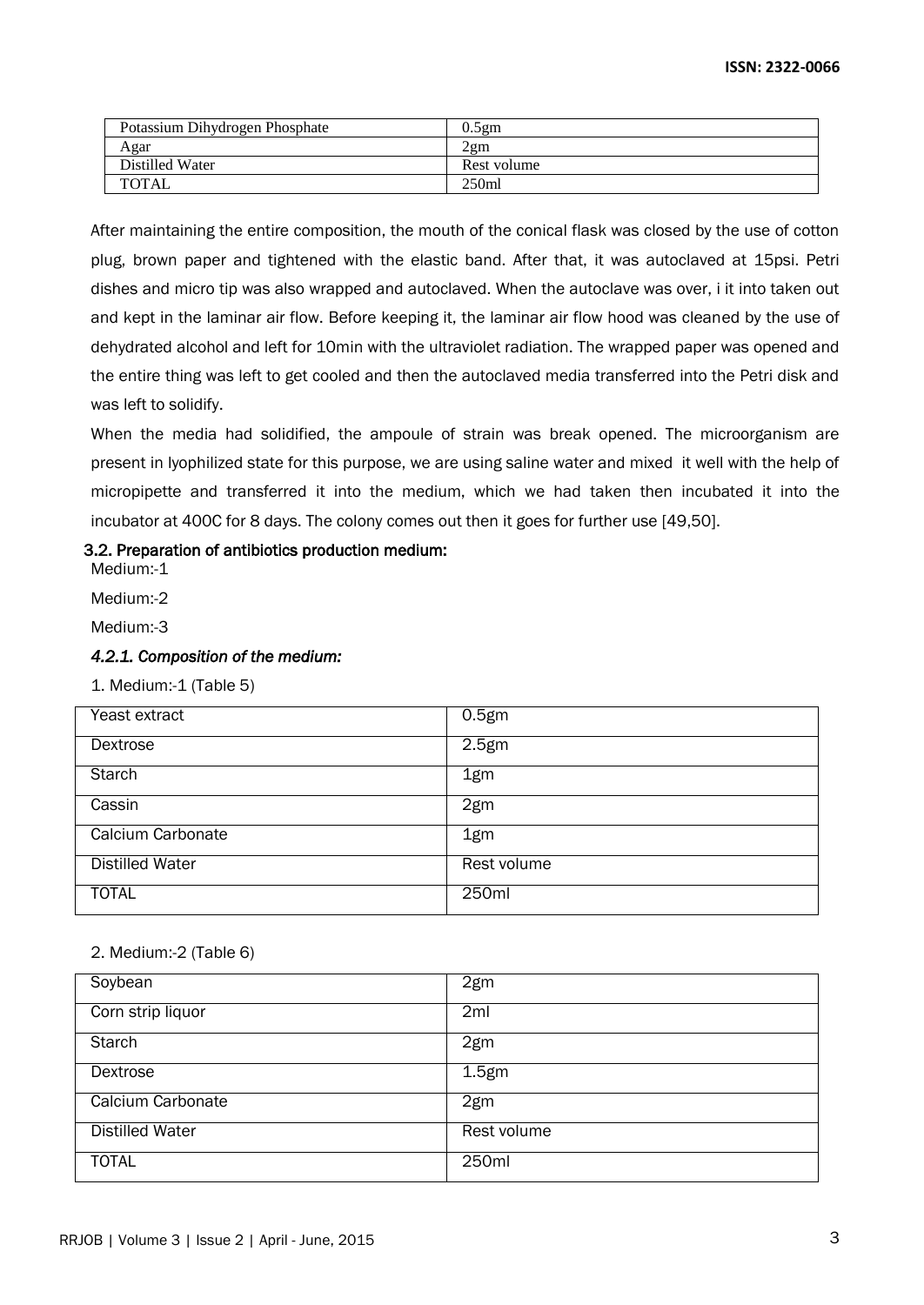3. Medium:-3 (Table 7)

| Corn strip liquor              | 5 <sub>ml</sub>   |
|--------------------------------|-------------------|
| Glucose                        | 2.5ml             |
| Glycerol                       | 1 <sub>ml</sub>   |
| Sodium chloride                | 1gm               |
| Calcium Carbonate              | 0.5 <sub>gm</sub> |
| Potassium Dihydrogen Phosphate | 0.5 <sub>gm</sub> |
| <b>TOTAL</b>                   | 250ml             |

# *Fermentation Process:*

After increasing the population of microorganisms, fermentation was done .We know that there are two types of fermentation, first one is solid state and the second one, is submerged fermentation.

For the production of antibiotics, we had gone for the submerged fermentation. The substrate used for the fermentation process is medium:-1, medium:-2 and medium:-3.

The process is explained as follows: Inoculation of streptomyces on the fermentation medium .Before that, we have done the autoclave to make the medium contamination free .When the medium was ready inoculation was done.

For inoculation, 0.5ml double distilled water was taken and the subculture (streptomyces) was transferred into the water and mixed it properly and transferred into the antibiotic producing medium .This process was repeated for all the medium and incubation of all the medium was done in the shaking incubator at 300C.

After 24hr, 10ml sample from each of the medium was taken for the analysis .Color of the medium was also expected to change slightly. The sample which we have taken for analysis was centrifuged at 10000RPM for 15min at 40C.After centrifugation was over; the supernatant was taken without disturbing it and store it at 40C for further processing.

This step was repeated for 48hr, 72hr and 96hr.The process of fermentation was done two times by using same procedure.

# 3.3. Downstream processing:

To get crude antibiotics we had gone for the downstream processing .The techniques we have to use in this work is:

- 1. Column chromatography
- 2. Thin layer chromatography

Column chromatography is a separation technique in which the stationary bed is within a tube. The particles of the solid stationary phase or the support coated with a liquid stationary phase may fill the whole inside volume of the tube (packed column) or be concentrated on or along the inside tube wall leaving an open, unrestricted path for the mobile phase in the middle part of the tube (open tubular column). Differences in rates of movement through the medium are calculated to different retention times of the sample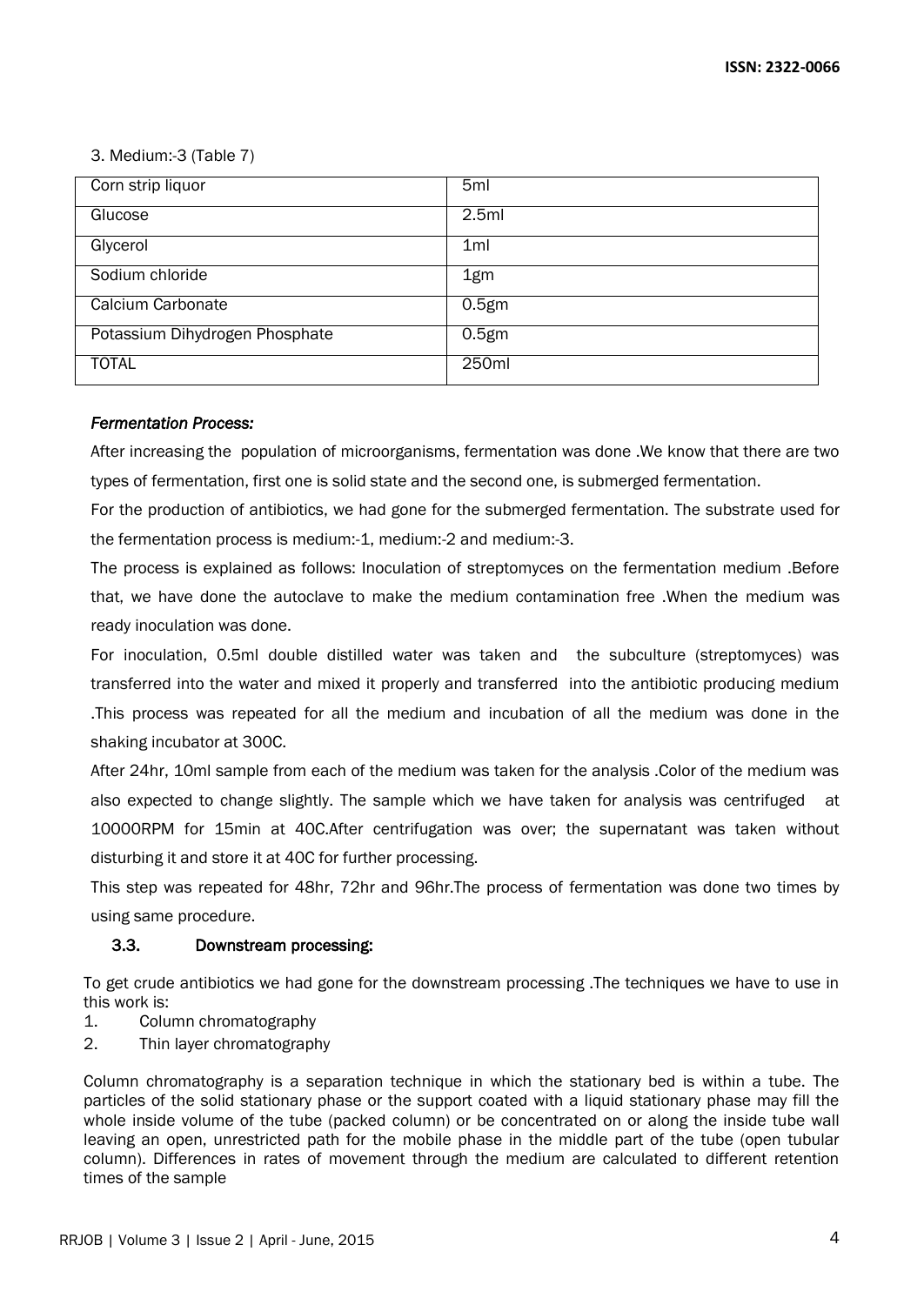Silica gel is used to pack the column and used as a stationary phase, after settlement of the silica gel collected sample was mixed with methanol for medium:-1, ethanol for medium:-2, chloroform for medium:-3 in a equal proportion then the sample passed from the stationary phase. In this chromatography technique sample or solution acts as a mobile phase. The sample comes out from the column chromatography.

Then we had gone for thin layer chromatography for those collected sample. Thin layer chromatography (TLC) is a widely employed laboratory technique and is similar to paper chromatography. However, instead of using a stationary phase of paper, it involves a stationary phase of a thin layer of adsorbent like silica gel, alumina, or cellulose on a flat, inert substrate. Compared to paper, it has the advantage of faster runs, better separations, and the choice between different adsorbents.

The sample was loaded on the silica plate and kept it in a in 1:1 of butanol and acetone for capillary raise after the raising of sample in a plate is over, the length of sample raised was noted and the plate was dried. After drying the plate, band was obtained on the plate, the reading was taken. The plate was sprayed with Ninhydrin solution. The property of this solution is that it forms a pink color spot where amine group has been found. Then take the individual reading and check the TLC value of each collected sample.

The same procedure was repeated for the entire collected sample.

- 3.4. Antimicrobial activity:
- 1. Preparation of medium
- 2. Loading of sample
- 3. Take the reading after 24hr

For the preparation of medium, 7.5gm of mullar hinton agar was dissolved in 200ml of distilled water and autoclaved. This medium was distributed into the 16 Petri dishes equally and left to solidify. After solidification, holes in the medium were made for sample loading. Around the holes, streaking of different diseases containing microbial species like vibrio cholerae, salmonella Enterobacteria etc.

After the streaking of microbial spp. different collected sample were loaded into those holes and kept it for incubation at normal room temperature.

After 24hr, the reading of inhibition zone was taken, which are present in table. Again all the steps was repeated and data was collected.

4. Protocol: (Followed)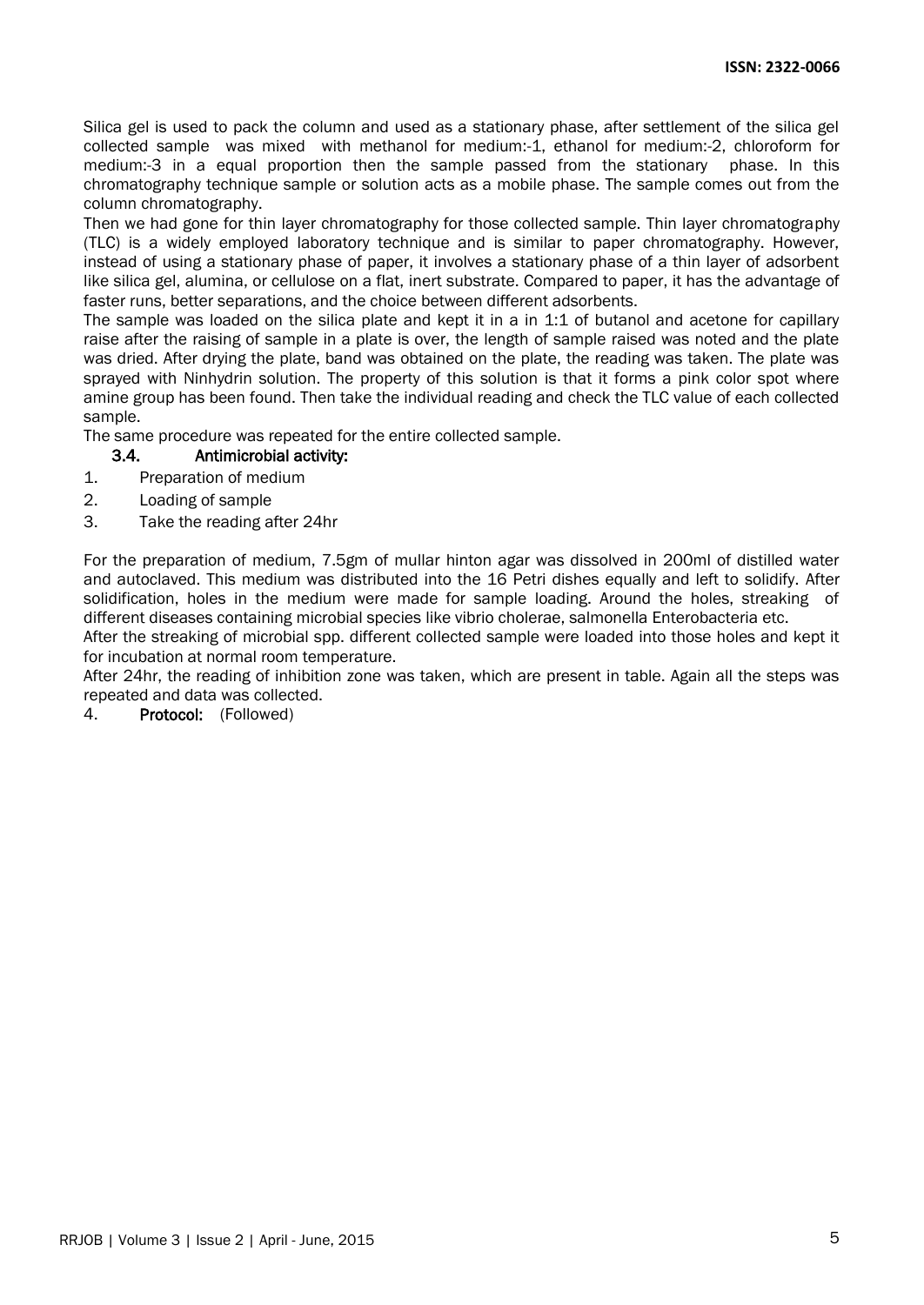

#### 5. Data analysis:

#### *Results:*

The results shown by the work are explained below

- 1. O.D of the sample
- 2. Thin layer chromatography values
- 3. Inhibition zone values
- 4. Photographs of medium which color changes due to fermentation
- 5. Photograph of inhibition zone
- 6. Photographs of TLC and Column chromatography

# 5.1. O.D Values:-

1st time

| Name         | Time (hr)                | 0.D   |  |
|--------------|--------------------------|-------|--|
| <b>Blank</b> | $\overline{\phantom{0}}$ | 0.000 |  |
| Medium:-1    | 48                       | 2.097 |  |
| Medium:-2    | 48                       | 1.488 |  |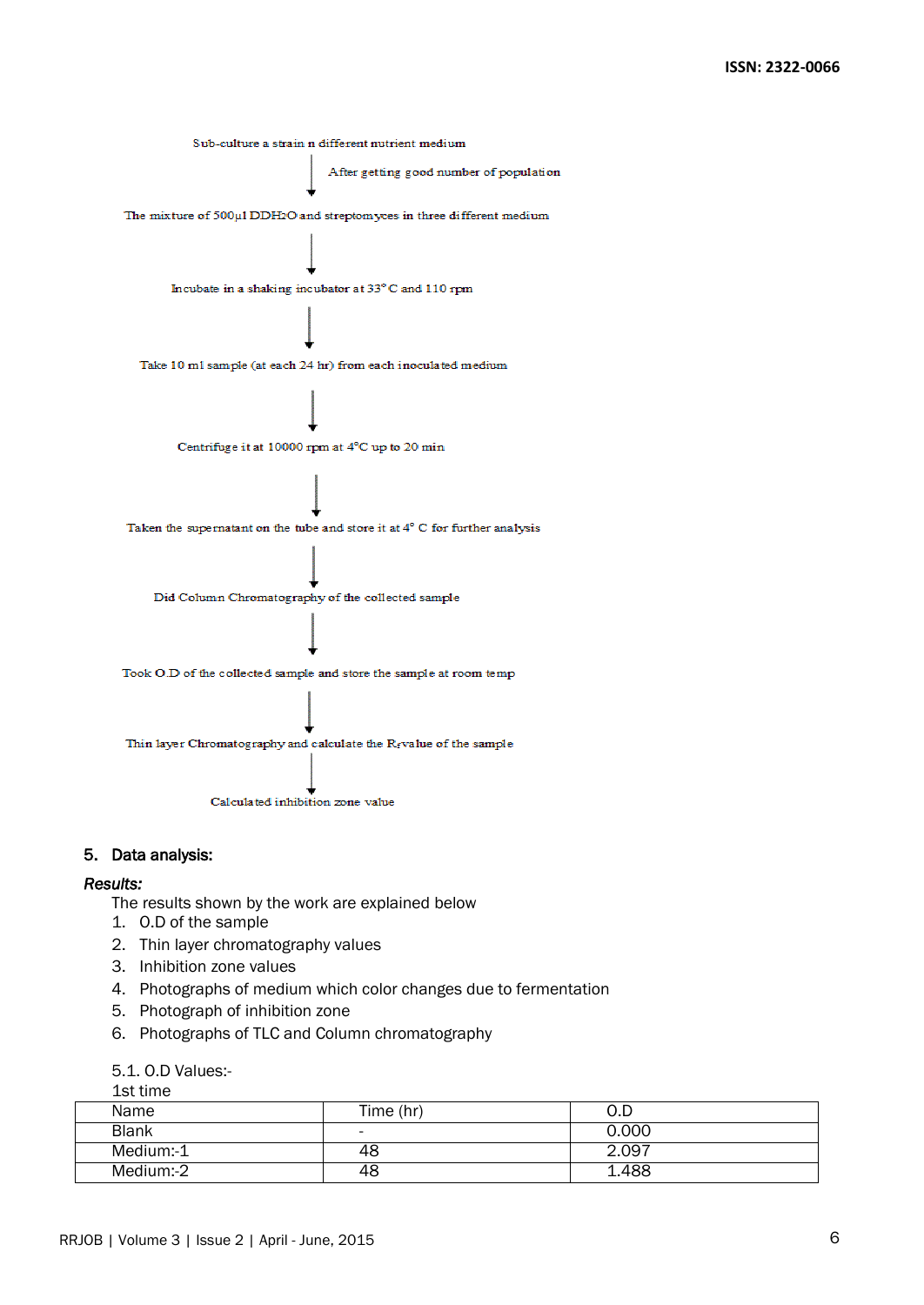| $M$ edium:-1 | 72              | 1.070 |
|--------------|-----------------|-------|
| Medium:-2    | $\overline{72}$ | 0.734 |
| Medium:-3    | $\overline{48}$ | 0.715 |
| Medium:-1    | 96              | 1.445 |
| Medium:-2    | 96              | 0.638 |
| Medium:-3    | 72              | 0.291 |
| 2nd time     |                 |       |
| Name         | Time (hr)       | 0.D   |
| <b>Blank</b> |                 | 0.000 |
| Medium:-1    | $\overline{24}$ | 0.008 |
| Medium:-2    | 24              | 0.015 |
| Medium:-3    | 24              | 0.001 |
| Medium:-1    | $\overline{48}$ | 1.932 |
| Medium:-2    | 48              | 0.028 |
| Medium:-3    | $\overline{48}$ | 0.002 |
| Medium:-1    | 72              | 0.022 |
| Medium:-2    | $\overline{72}$ | 0.010 |
| Medium:-3    | 72              | 0.000 |



Figure 2: A. filling of column by silica gel. B. Separation of antibiotic by column chromatography. 5.2. Thin layer chromatography calculation:-

The TLC-value is the ratio of length of solvent raise to the length of sample raise.

L=Length of solvent raise

S=length of sample raise

1st time

| Name      | Time (hr) |    | S    | $Rf=L/S$ | Rf-value |
|-----------|-----------|----|------|----------|----------|
| Medium:-1 | 48        | 14 | 12.1 | 14/12.1  | 1.157    |
| Medium:-2 | 48        | 14 | 9.8  | 14/9.8   | 1.428    |
| Medium:-1 | 72        | 14 | 9.0  | 14/9.0   | 1.555    |
| Medium:-2 | 72        | 14 | 9.2  | 14/9.2   | 1.521    |
| Medium:-3 | 48        | 14 | 5.4  | 14/5.4   | 2.592    |
| Medium:-1 | 96        | 14 | 8.1  | 14/8.1   | 1.728    |
| Medium:-2 | 96        | 14 | 6.0  | 14/6.0   | 2.333    |
| Medium:-3 | 72        | 14 | 8.4  | 14/8.4   | 1.666    |

# 2nd time

| Name      | Time (hr) |      |     | $Rf=L/S$ | Rf-value |
|-----------|-----------|------|-----|----------|----------|
| Medium:-1 |           | 14.2 | 6.0 | 14.2/6.0 | 2.36     |
| Medium:-2 |           | 14.2 | 4.7 | 14.2/4.7 | 3.02     |
| Medium:-3 | 24        | 14.2 | 7.0 | 14.2/7.0 | 2.02     |
| Medium:-1 | 48        | 14.2 | 7.0 | 14.2/7.0 | 2.02     |
| Medium:-2 | 48        | 14.2 | 2.5 | 14.2/2.5 | 5.68     |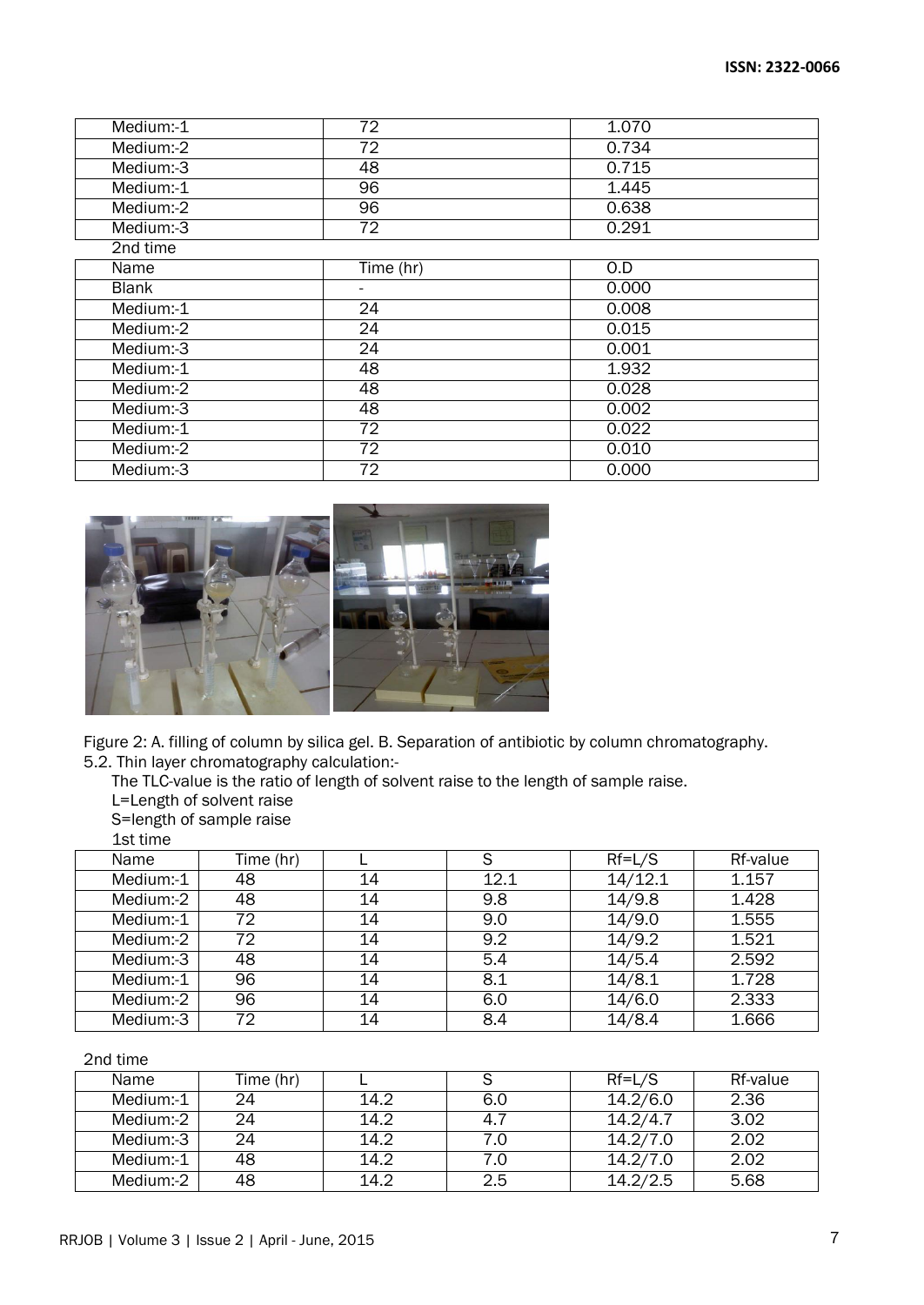| Medium:-3 | 48 | 14.2 | 6.8 | 14.2/6.8 | 2.08       |
|-----------|----|------|-----|----------|------------|
| Medium:-1 | 70 | 14.2 | ے.ر | 14.2/3.2 | 4.43       |
| Medium:-2 |    | 14.2 | 5.0 | 14.2/5.0 | 2.84       |
| Medium:-3 |    | 14.2 | 3.U |          | 70<br>4.73 |

Figure of thin layer chromatography:



Figure 3: Raised of the sample TLC.



Figure 4: Result of TLC<br>5.3. Inhibition zo Inhibition zone values:-

| 1st time      |                |           |                           |
|---------------|----------------|-----------|---------------------------|
| Microorganism | Name of medium | Time (hr) | <b>Inhibition</b><br>zone |
| spp.          |                |           | reading at 24hr           |
| Vibrio        | Medium:-1      | 48        | $5 \text{ mm}$            |
| Salmonella    | Medium:-1      | 48        | $10 \text{ mm}$           |
| Vibrio        | Medium:-1      | 48        | 7 mm                      |
| Salmonella    | Medium:-1      | 48        | $5 \text{ mm}$            |
| Vibro         | Medium:-2      | 48        | $5 \text{ mm}$            |
| Salmonella    | Medium:-2      | 48        | $5 \text{ mm}$            |
| Vibrio        | Medium:-1      | 72        | $10 \, \text{mm}$         |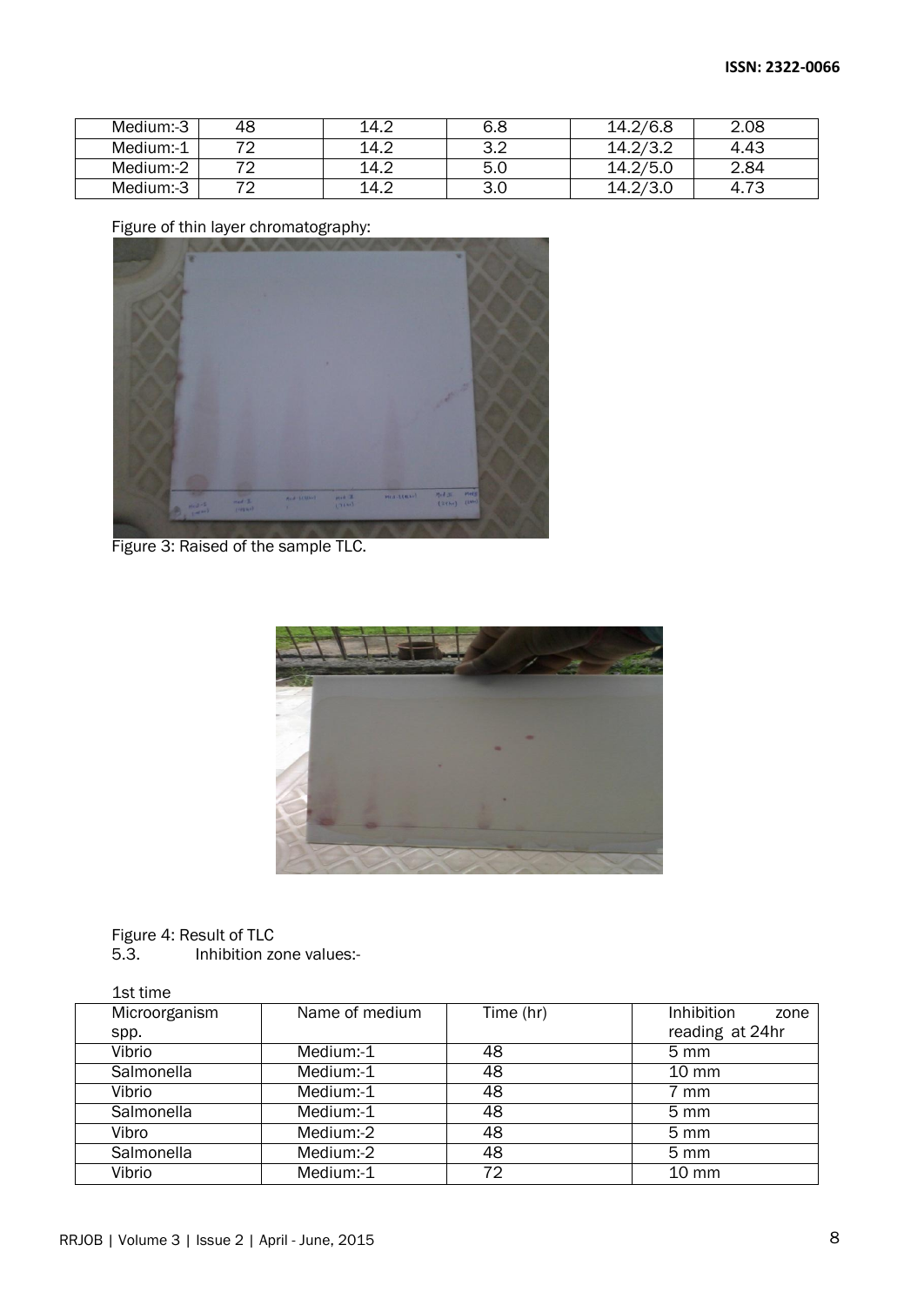| Salmonella | Medium:-1 | 72 | 7 mm           |
|------------|-----------|----|----------------|
| Vibrio     | Medium:-1 | 72 | $5 \text{ mm}$ |
| Salmonella | Medium:-2 | 72 | 8 mm           |
| Vibrio     | Medium:-1 | 72 | 6 mm           |
| Salmonella | Medium:-1 | 96 | Nil            |
| Vibrio     | Medium:-2 | 96 | Nil            |
| Salmonella | Medium:-1 | 96 | Nil            |

| 2nd time       |                |                 |                    |
|----------------|----------------|-----------------|--------------------|
| Microorganism  | Name of medium | Time (hr)       | Inhibition<br>zone |
| spp.           |                |                 | reading at 24hr    |
| Vibrio         | Medium:-1      | $\overline{24}$ | $40 \text{ mm}$    |
| Salmonella     | Medium:-1      | $\overline{24}$ | $25 \text{ mm}$    |
| Enterobacter   | Medium:-1      | $\overline{24}$ | $45 \text{ mm}$    |
| Vibrio         | Medium:-2      | 24              | 45 mm              |
| Salmonella     | Medium:-2      | 24              | $35 \text{ mm}$    |
| Entererobacter | Medium:-2      | $\overline{24}$ | $45 \text{ mm}$    |
| Vibrio         | Medium:-3      | 24              | Nil                |
| Salmonella     | Medium:-3      | 24              | Nil                |
| Enterobaacter  | Medium:-3      | $\overline{24}$ | Nil                |
| Vibrio         | Medium:-1      | 48              | Nil                |
| Salmonella     | Medium:-1      | 48              | Nil                |
| Enterobacter   | Medium:-1      | 48              | Nil                |
| Vibrio         | Medium:-2      | 48              | $45 \text{ mm}$    |
| Salmonella     | Medium:-2      | 48              | Nil                |
| Enterobacter   | Medium:-2      | 48              | Nil                |
| Vibrio         | Medium:-3      | 48              | 45 mm              |
| Salmonella     | Medium:-3      | 48              | $\overline{37}$ mm |
| Enterobacter   | Medium:-3      | 48              | Nil                |
| Vibrio         | Medium:-1      | $\overline{72}$ | $\overline{40}$ mm |
| Salmonella     | Medium:-1      | $\overline{72}$ | $30$ mm            |
| Enterobacter   | Medium:-1      | 72              | Nil                |
| Vibrio         | Medium:-2      | $\overline{72}$ | Nil                |
| Salmonella     | Medium:-2      | $\overline{72}$ | $33 \,\mathrm{mm}$ |
| Enterobacter   | Medium:-2      | $\overline{72}$ | Nil                |
| Vibrio         | Medium:-3      | $\overline{72}$ | Nil                |
| Salmonella     | Medium:-3      | 72              | $30 \,\mathrm{mm}$ |
| Enterobacter   | Medium:-3      | $\overline{72}$ | $30 \text{ mm}$    |

Graph of O.D value:-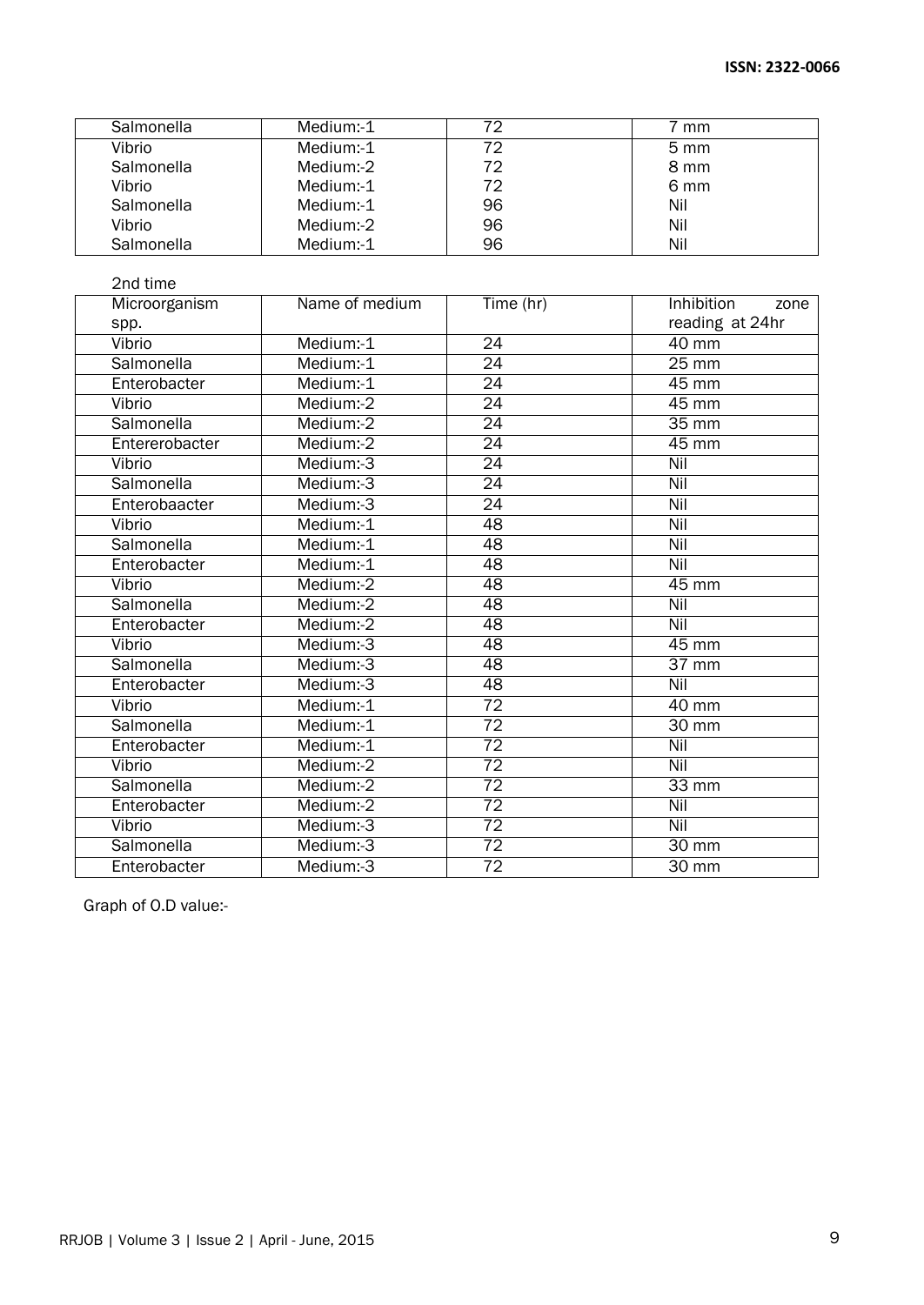



2nd times:-



<sup>1</sup>st times:-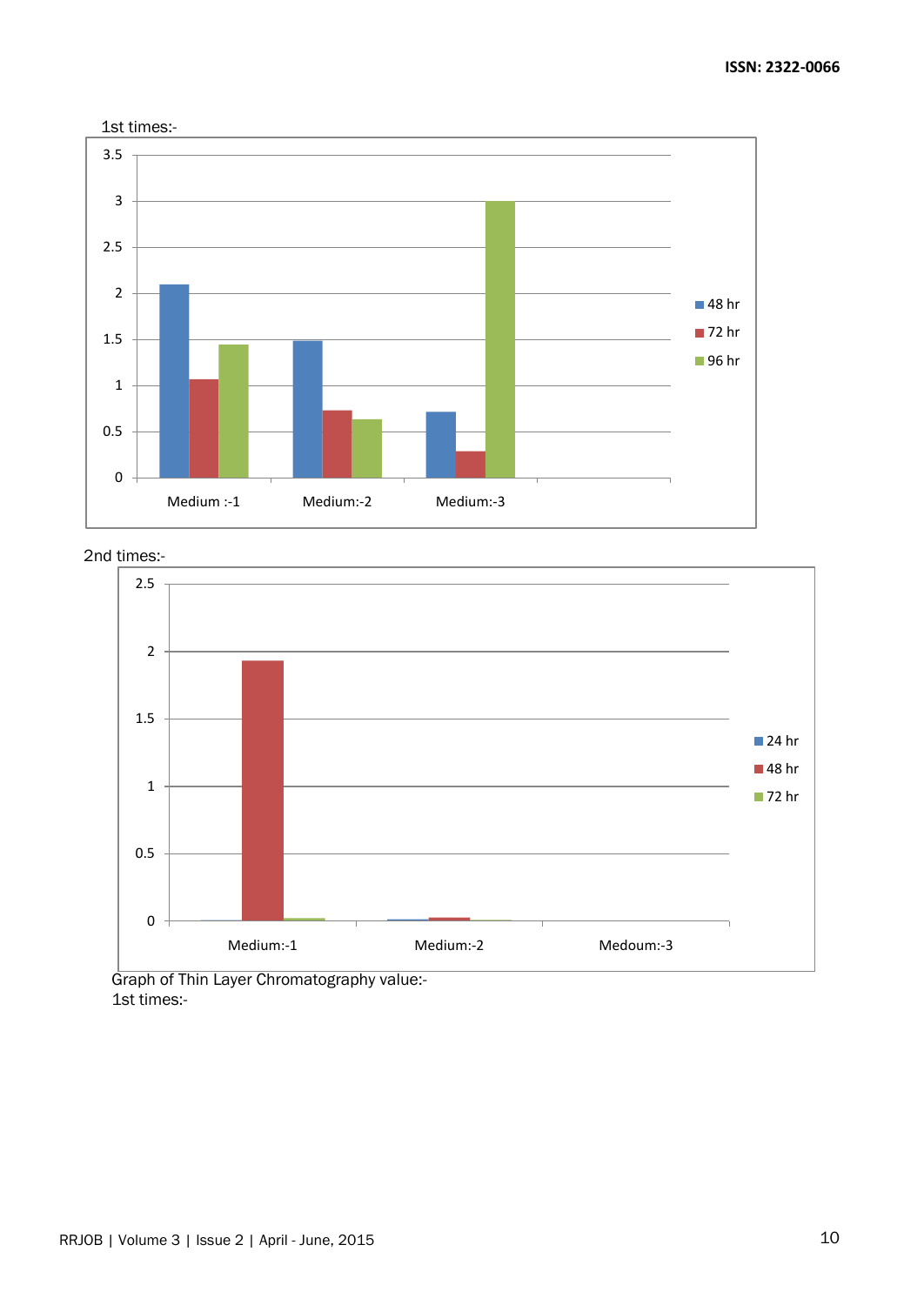

Figure of medium color changes:



1. Medium 1 after 48 hr 2. After 72 hr

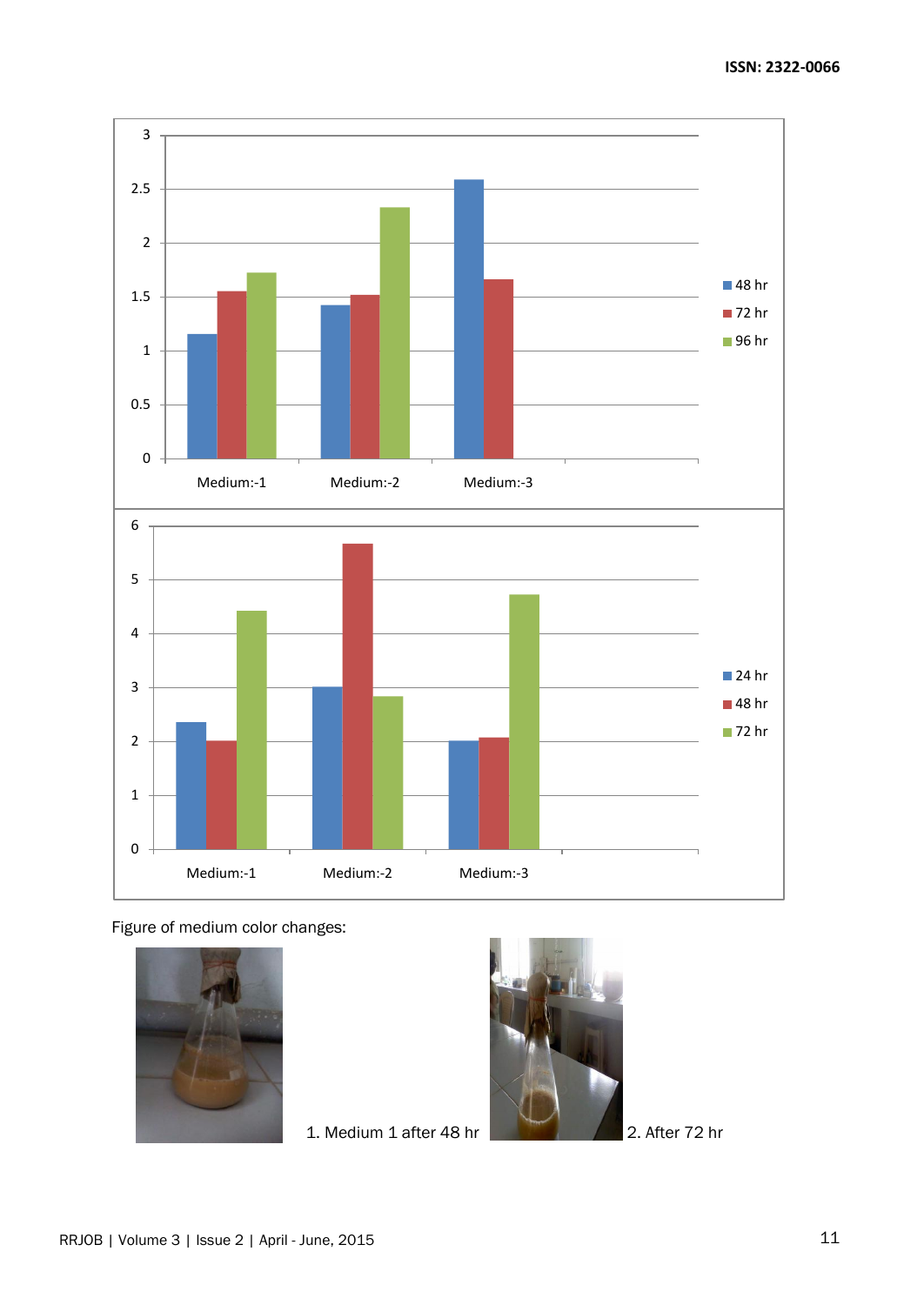

3. Medium 2 after 48 hr 4. After 72 hr



#### 6. Discussion

An attempt has been made to investigate to produce antibiotics from streptomyces spp during study period May 2014 in our study we have found 2.097 optical density at 48hr by medium:-1 and we got lowest optical density value 0.291 at 48 hr by medium:-3 and then experiment was repeated for one more time again we got highest density value at medium:-2 at 24hr (1.428 O.D) and we observe lowest value of medium:-3 at 24 hr 2.592 O.D and we were perform antimicrobial activity of antibiotic produced from streptomyces spp.

The antibiotic inhibition zone is as follows highest value 10 mm by sollumonela medium:-1 by 48hr and never observe any antibiotic inhibition zone by medium:-1, 2, 3 at 96 hr. Vibrio cholra has given 5mm value by medium:-2 at 24 hr . Medium:-1 and medium:-3 at 24 and 48 hr they does not inhibit to the vibrio cholra spp. The experiment was repeated we were observe highest inhibition zone by vibrio cholra medium:-2 24 hr. Enterobacter 5mm medium:-2 at 24 hr and we were observe the highest inhibition zone of vibrio by 4mm medium:-1 at 76 hr and medium:-3 at 48 hr 4.5 mm interestingly we were observe highest inhibition zone of salmonella 4.5 mm by medium 2 48 hr and we were found highest inhibition zone exhibited by salmonella 7 mm medium:-3 at 76 hr.

Rolens and et al in 1961 investigated trace element in streptomycin production interestingly in our study we are used zinc sulphate. Fakir appa et al 2010 investigated antibiotic production from actinomycetes of southern india in our study we were also produced antibiotic from actinomycetes.

# 7. Conclusion

An attempt has been made to isolate antibiotic compounds using streptomyces griseous spp. from MTCC 4734using three different substrates by submerged fermentation .In our study these antibiotics were observed to be highly effective against pathogenic forms like vibrio, salmonella and Enterobacter etc. In future we have to characterize this compounds using NMR, LCMS .This study indicates the above organisms are producing bio active compounds.

#### 8. References

1. [El-Naggar M \(2015\) Production of Antitumor Agents from Novel Marine Actinomycetes Isolated](http://omicsgroup.org/journals/production-of-antitumor-agents-from-novel-marine-actinomycetes-isolated-from-alexandria-egypt-2168-9431-1000e122.php?aid=50925)  [from Alexandria, Egypt. Single Cell Biol 4:e122. doi: 10.4172/2168-9431.1000e122.](http://omicsgroup.org/journals/production-of-antitumor-agents-from-novel-marine-actinomycetes-isolated-from-alexandria-egypt-2168-9431-1000e122.php?aid=50925)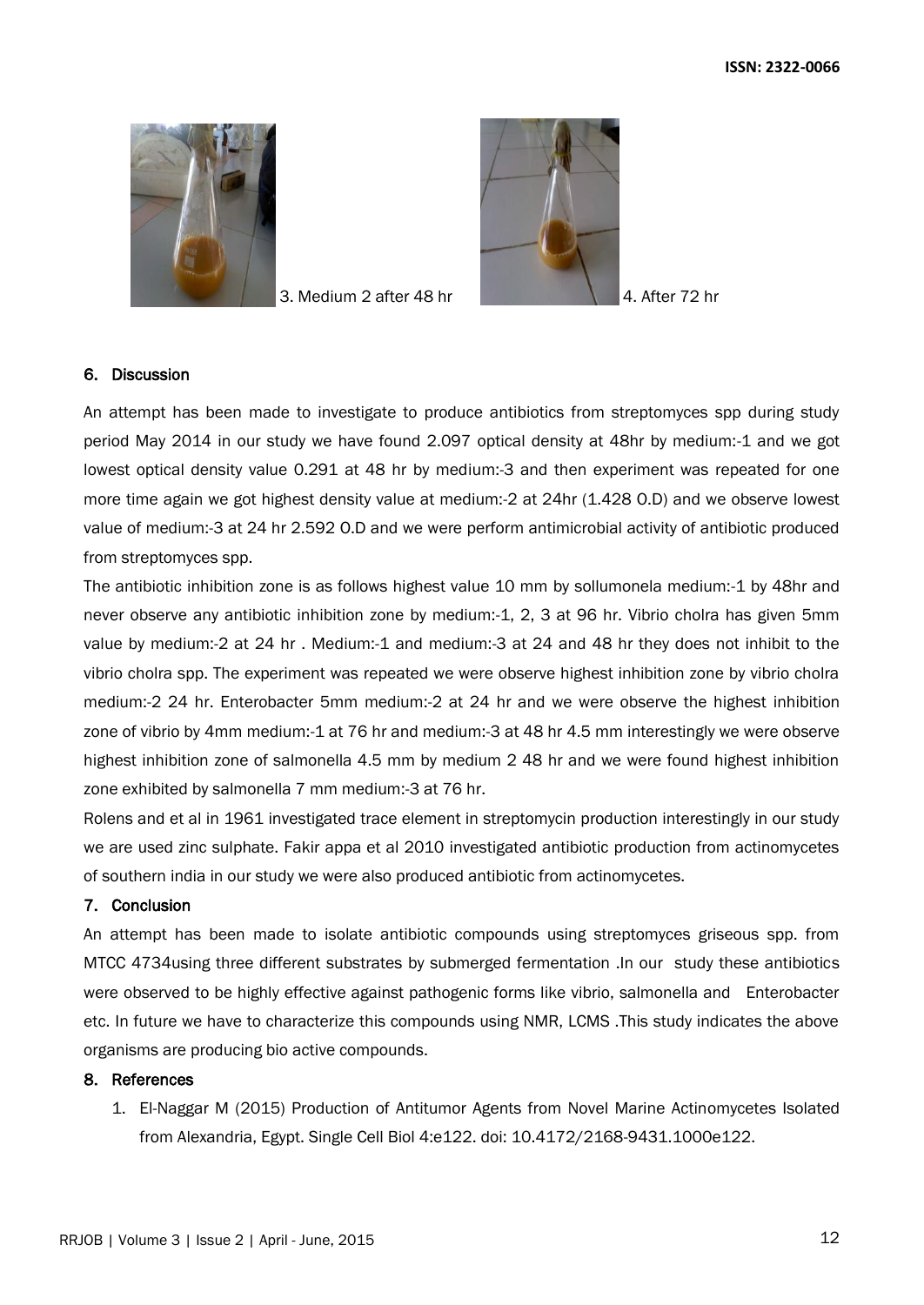- 2. [Shekhar SK, Godheja J, Modi DR, Peter JK \(2014\) Growth Potential Assessment of Actinomycetes](http://omicsonline.org/open-access/growth-potential-assessment-of-actinomycetes-isolated-from-petroleum-contaminated-soil-2155-6199.1000259.php?aid=34004)  [Isolated from Petroleum Contaminated Soil. J Bioremed Biodeg 5:259. doi: 10.4172/2155-](http://omicsonline.org/open-access/growth-potential-assessment-of-actinomycetes-isolated-from-petroleum-contaminated-soil-2155-6199.1000259.php?aid=34004) [6199.1000259.](http://omicsonline.org/open-access/growth-potential-assessment-of-actinomycetes-isolated-from-petroleum-contaminated-soil-2155-6199.1000259.php?aid=34004)
- 3. [Ningthoujam DS, Sanasam S, Nimaichand S \(2011\) Studies on Bioactive Actinomycetes in a](http://omicsonline.org/studies-on-bioactive-actinomycetes-in-a-niche-biotope-nambul-river-in%20manipur-india-1948-5948.S6-001.php?aid=2787)  [Niche Biotope, Nambul River in Manipur, India. J Microbial Biochem Technol S6:001 doi:](http://omicsonline.org/studies-on-bioactive-actinomycetes-in-a-niche-biotope-nambul-river-in%20manipur-india-1948-5948.S6-001.php?aid=2787)  [10.4172/1948-5948.S6-001.](http://omicsonline.org/studies-on-bioactive-actinomycetes-in-a-niche-biotope-nambul-river-in%20manipur-india-1948-5948.S6-001.php?aid=2787)
- 4. [Lakshmipathy Deepika and Krishnan Kannabiran \(2010\) Isolation and Characterization of](http://omicsonline.org/ArchiveJMBT/2010/Feburary/01/JMBT-02-001.pdf)  [Antagonistic Actinomycetes from Marine Soil. J Microb Biochem Technol 2: 1-6.](http://omicsonline.org/ArchiveJMBT/2010/Feburary/01/JMBT-02-001.pdf)
- 5. [Yusralina Yusof, Gerhard Schenk and Ross P McGeary \(2014\) Design, synthesis and testing of](http://omicsonline.org/2161-0444/2161-0444.S1.012-013.pdf)  [novel classes of inhibitors against metallo-](http://omicsonline.org/2161-0444/2161-0444.S1.012-013.pdf)β-lactamases: Towards drug leads to combat antibiotic [resistance.3rd Int Conf Med Chem, Sanfrancisco, USA.](http://omicsonline.org/2161-0444/2161-0444.S1.012-013.pdf)
- 6. [Concepción González-Bello \(2014\) Bacterial type II dehydroquinase enzyme: From the reaction](http://omicsonline.org/2161-0444/2161-0444.S1.011-006.pdf)  [mechanism to the structure-based design of inhibitors. 3rd Int Conf Med Chem, Sanfrancisco,](http://omicsonline.org/2161-0444/2161-0444.S1.011-006.pdf)  [USA.](http://omicsonline.org/2161-0444/2161-0444.S1.011-006.pdf)
- 7. [Jan T Kielstein , Ann-Kathrin Strunk , Julius J Schmidt , Bernhard M W Schmidt , Stefanie M Bode-](http://www.google.co.in/url?sa=t&rct=j&q=&esrc=s&source=web&cd=1&ved=0CB4QFjAA&url=http%3A%2F%2Fomicsonline.org%2Fabstract%2FRisk_Of_Colistin_Underdosing_In_Patients_With_Acute_Kidney_Injury__Results_Of_A_Single_And_Multiple_Dose_PK_Study_In_Critically_Ill)[Böger , Jens Martens-Lobenhoffer and Tobias Welte \(2014\) Risk of colistin underdosing in](http://www.google.co.in/url?sa=t&rct=j&q=&esrc=s&source=web&cd=1&ved=0CB4QFjAA&url=http%3A%2F%2Fomicsonline.org%2Fabstract%2FRisk_Of_Colistin_Underdosing_In_Patients_With_Acute_Kidney_Injury__Results_Of_A_Single_And_Multiple_Dose_PK_Study_In_Critically_Ill)  [patients with acute kidney injury-results of a single and multiple dose PK study in critically ill](http://www.google.co.in/url?sa=t&rct=j&q=&esrc=s&source=web&cd=1&ved=0CB4QFjAA&url=http%3A%2F%2Fomicsonline.org%2Fabstract%2FRisk_Of_Colistin_Underdosing_In_Patients_With_Acute_Kidney_Injury__Results_Of_A_Single_And_Multiple_Dose_PK_Study_In_Critically_Ill)  [patients undergoing extended dialysis. 2nd International Submit on Clinical Pharmacy, San](http://www.google.co.in/url?sa=t&rct=j&q=&esrc=s&source=web&cd=1&ved=0CB4QFjAA&url=http%3A%2F%2Fomicsonline.org%2Fabstract%2FRisk_Of_Colistin_Underdosing_In_Patients_With_Acute_Kidney_Injury__Results_Of_A_Single_And_Multiple_Dose_PK_Study_In_Critically_Ill)  [Francisco USA.](http://www.google.co.in/url?sa=t&rct=j&q=&esrc=s&source=web&cd=1&ved=0CB4QFjAA&url=http%3A%2F%2Fomicsonline.org%2Fabstract%2FRisk_Of_Colistin_Underdosing_In_Patients_With_Acute_Kidney_Injury__Results_Of_A_Single_And_Multiple_Dose_PK_Study_In_Critically_Ill)
- 8. [Moussa A \(2014\) Biomarker Detection for Neurodegenerative Diseases Using Streptomycin. J](http://omicsonline.org/open-access/biomarker-detection-for-neurodegenerative-diseases-using-streptomycin-2157-7064.1000210.php?aid=24110)  [Chromatograph Separat Techniq 5:210. doi: 10.4172/2157-7064.1000210.](http://omicsonline.org/open-access/biomarker-detection-for-neurodegenerative-diseases-using-streptomycin-2157-7064.1000210.php?aid=24110)
- 9. [Moussa A \(2014\) Reduced Accumulation of the Prion Pathogenic Protein \(PrPsc\) in Mice Spleen](http://omicsonline.org/open-access/reduced-accumulation-of-the-prion-pathogenic-protein-prpsc-in-mice-spleen-post-inoculation-2157-7064.1000214.php?aid=25837)  [Post Inoculation with a Mixture of the Scrapie C506M3 Strain and Streptomycin. J](http://omicsonline.org/open-access/reduced-accumulation-of-the-prion-pathogenic-protein-prpsc-in-mice-spleen-post-inoculation-2157-7064.1000214.php?aid=25837)  [Chromatograph Separat Techniq 5:214. doi: 10.4172/2157-7064.1000214](http://omicsonline.org/open-access/reduced-accumulation-of-the-prion-pathogenic-protein-prpsc-in-mice-spleen-post-inoculation-2157-7064.1000214.php?aid=25837)
- 10. [Moussa A \(2014\) Two Functional Guanidine Groups Are Responsible For the Biological Activity](http://omicsonline.org/open-access/two-functional-guanidine-groups-are-responsible-for-the-biological-activity-of-streptomycin-and-functionally-equivalent-molecules-2157-7064.1000e126.php?aid=34024) of [Streptomycin and Functionally Equivalent Molecules. J Chromatogr Sep Tech 5:e126. doi:](http://omicsonline.org/open-access/two-functional-guanidine-groups-are-responsible-for-the-biological-activity-of-streptomycin-and-functionally-equivalent-molecules-2157-7064.1000e126.php?aid=34024)  [10.4172/2157-7064.1000e126.](http://omicsonline.org/open-access/two-functional-guanidine-groups-are-responsible-for-the-biological-activity-of-streptomycin-and-functionally-equivalent-molecules-2157-7064.1000e126.php?aid=34024)
- 11. Lovayov $\tilde{A}$ i V, Vargov $\tilde{A}$ i L, Habalov $\tilde{A}$ i V, Pastvov $\tilde{A}$ i L, Curov $\tilde{A}$ i K, et al. (2014) New Delhi Metallo-[Beta-Lactamase Ndm-1 Producing Klebsiella Pneumoniae in Slovakia. Clin Microbial 3:162. doi:](http://esciencecentral.org/journals/new-delhi-metallobetalactamase-ndm-producing-klebsiella-pneumoniae-in-slovakia-2327-5073.1000162.php?aid=31060)  [10.4172/2327-5073.1000162.](http://esciencecentral.org/journals/new-delhi-metallobetalactamase-ndm-producing-klebsiella-pneumoniae-in-slovakia-2327-5073.1000162.php?aid=31060)
- 12. [Samanidou V, Evaggelopoulou EN \(2015\) HPLC Analysis of Penicillins in Veterinary Drugs. Pharm](http://omicsonline.org/open-access/hplc-analysis-of-penicillins-in-veterinary-drugs-2153-2435-1000e174.php?aid=51346)  [Anal Acta 6:e174. doi: 10.4172/2153-2435.1000e174.](http://omicsonline.org/open-access/hplc-analysis-of-penicillins-in-veterinary-drugs-2153-2435-1000e174.php?aid=51346)
- 13. [Ghosh D \(2014\) Does Bitter Melon \(Momordica charantia\) have Antibacterial Property? J Food](http://omicsonline.org/open-access/does-bitter-melon-momordica-charantia-have-antibacterial-property-2157-7110.1000345.pdf)  [Process Technol 5:345. doi: 10.4172/2157-7110.1000345.](http://omicsonline.org/open-access/does-bitter-melon-momordica-charantia-have-antibacterial-property-2157-7110.1000345.pdf)
- 14. [Fabbri G, Guardigni V, Sarubbo S, Cultrera R, Contini C \(2014\) Brain Abscess Sustained by](http://omicsonline.org/brain-abscess-sustained-by-actinomyces-meyeri-in-an-immunocompetent-patient-2155-9562-5-184.php?aid=22129)  [Actinomyces meyeri in an Immunocompetent Patient. J Neurol Neurophysiol 5:184. doi:](http://omicsonline.org/brain-abscess-sustained-by-actinomyces-meyeri-in-an-immunocompetent-patient-2155-9562-5-184.php?aid=22129)  [10.4172/2155-9562.1000184.](http://omicsonline.org/brain-abscess-sustained-by-actinomyces-meyeri-in-an-immunocompetent-patient-2155-9562-5-184.php?aid=22129)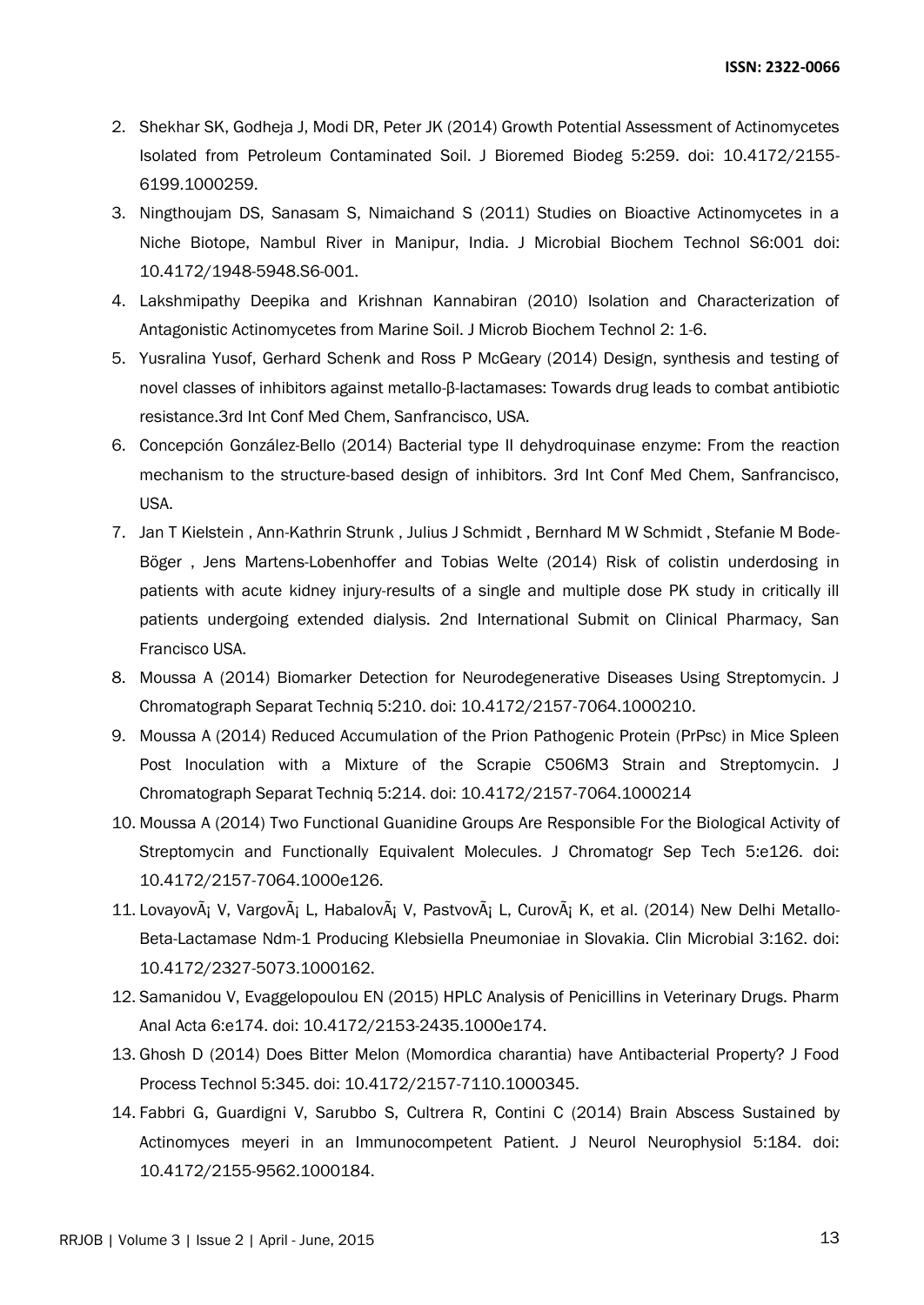- 15. [Siraj J, Ahmed SM \(2013\) Evaluation of Crystalline Penicillin Use in Pediatrics Ward of Jimma](http://omicsonline.org/evaluation-of-crystalline-penicillin-use-in-pediatrics-ward-of-jimma-university-specialized-hospital-south-west-ethiopia-2161-1459.1000135.php?aid=19985)  [University Specialized Hospital, South West Ethiopia. Clin Exp Pharmacol 3:135. doi:](http://omicsonline.org/evaluation-of-crystalline-penicillin-use-in-pediatrics-ward-of-jimma-university-specialized-hospital-south-west-ethiopia-2161-1459.1000135.php?aid=19985)  [10.4172/2161-1459.1000135.](http://omicsonline.org/evaluation-of-crystalline-penicillin-use-in-pediatrics-ward-of-jimma-university-specialized-hospital-south-west-ethiopia-2161-1459.1000135.php?aid=19985)
- 16. [Bapuji AT, Venkata Ravikiran HL, Nagesh M, Syedba S, Ramaraju D, et al. \(2010\) Bioequivalence](http://omicsonline.org/bioequivalence-testing-industry-perspective-jbb.1000039.php?aid=664)  Testing - [Industry Perspective. J Bioequiv Availab 2: 098-101. doi: 10.4172/jbb.1000039.](http://omicsonline.org/bioequivalence-testing-industry-perspective-jbb.1000039.php?aid=664)
- 17. [Ho HL \(2015\) Xylanase Production by Bacillus subtilis Using Carbon Source of Inexpensive](http://omicsonline.org/open-access/xylanase-production-by-bacillus-subtilis-using-carbon-source-ofinexpensive-agricultural-wastes-in-two-different-approaches-ofsubmerged-fermentation-smf-and-solid-state-fermentation-ssf-2157-7110-1000437.php?aid=51178)  [Agricultural Wastes in Two Different Approaches of Submerged Fermentation \(SmF\) and Solid](http://omicsonline.org/open-access/xylanase-production-by-bacillus-subtilis-using-carbon-source-ofinexpensive-agricultural-wastes-in-two-different-approaches-ofsubmerged-fermentation-smf-and-solid-state-fermentation-ssf-2157-7110-1000437.php?aid=51178)  [State Fermentation \(SsF\). J Food Process Technol 6:437. doi: 10.4172/2157-7110.1000437](http://omicsonline.org/open-access/xylanase-production-by-bacillus-subtilis-using-carbon-source-ofinexpensive-agricultural-wastes-in-two-different-approaches-ofsubmerged-fermentation-smf-and-solid-state-fermentation-ssf-2157-7110-1000437.php?aid=51178)
- 18. [Diop MB, Destain J, Alvrez VB, Kone MA, Thonart P \(2015\) Use of Nisin-](http://omicsonline.org/open-access/use-of-nisinproducing-starter-cultures-of-lactococcus-lactis-subsplactis-on-cereal-basedmatrix-to-optimize-preservative-factors-over-fishfermentation-at-30c-typical-to-senegal-2157-7110-1000432.php?aid=51163) Producing Starter [Cultures of Lactococcus lactis subsp. lactis on Cereal Based-](http://omicsonline.org/open-access/use-of-nisinproducing-starter-cultures-of-lactococcus-lactis-subsplactis-on-cereal-basedmatrix-to-optimize-preservative-factors-over-fishfermentation-at-30c-typical-to-senegal-2157-7110-1000432.php?aid=51163) Matrix to Optimize Preservative [Factors over Fish Fermentation at 30°C Typical to](http://omicsonline.org/open-access/use-of-nisinproducing-starter-cultures-of-lactococcus-lactis-subsplactis-on-cereal-basedmatrix-to-optimize-preservative-factors-over-fishfermentation-at-30c-typical-to-senegal-2157-7110-1000432.php?aid=51163) Senegal. J Food Process Technol 6:432. [doi: 10.4172/2157-7110.1000432](http://omicsonline.org/open-access/use-of-nisinproducing-starter-cultures-of-lactococcus-lactis-subsplactis-on-cereal-basedmatrix-to-optimize-preservative-factors-over-fishfermentation-at-30c-typical-to-senegal-2157-7110-1000432.php?aid=51163)
- 19. [Ling Ho H, Phang JH \(2015\) Bioprocessing of Agro-Residual Wastes for Optimisation of Xylanase](http://omicsgroup.org/journals/bioprocessing-of-agroresidual-wastes-for-optimisation-of-xylanase-production-by-aspergillus-brasiliensis-in-shake-flask-culture-and-its-scaling-up-elucidation-in-stirred-tank-bioreactor-2376-0214-1000148.php?aid=41056)  [Production by Aspergillus brasiliensis in Shake Flask Culture and Its Scaling up Elucidation in](http://omicsgroup.org/journals/bioprocessing-of-agroresidual-wastes-for-optimisation-of-xylanase-production-by-aspergillus-brasiliensis-in-shake-flask-culture-and-its-scaling-up-elucidation-in-stirred-tank-bioreactor-2376-0214-1000148.php?aid=41056)  [Stirred Tank Bioreactor. J Biodivers Biopros Dev 2: 148.. doi: 10.4172/2376-0214.1000148](http://omicsgroup.org/journals/bioprocessing-of-agroresidual-wastes-for-optimisation-of-xylanase-production-by-aspergillus-brasiliensis-in-shake-flask-culture-and-its-scaling-up-elucidation-in-stirred-tank-bioreactor-2376-0214-1000148.php?aid=41056)
- 20. [Kumar DS, Ray S \(2014\) Fungal Lipase Production by Solid](http://omicsonline.org/fungal-lipase-production-by-solid-state-fermentationan-overview-2155-9872-5-230.php?aid=40539) State Fermentation-An Overview. J [Anal Bioanal Tech 5:230. doi: 10.4172/2155-9872.1000230](http://omicsonline.org/fungal-lipase-production-by-solid-state-fermentationan-overview-2155-9872-5-230.php?aid=40539)
- 21. [Nuñez-Ramirez DM, Medina-Torres L, Calderas F, Sanchez-Olivares G \(2015\) Properties of the](http://omicsonline.org/open-access/properties-of-the-entomoparasitic-nematodes-heterorhabditis-bacteriophora-liquid-culture-using-a-helicoidal-ribbon-agitator-as-rheometric-system-2155-9821.1000207.php?aid=39895)  Entomoparasitic Nematodes (Heterorhabditis [bacteriophora\) Liquid Culture using a Helicoidal](http://omicsonline.org/open-access/properties-of-the-entomoparasitic-nematodes-heterorhabditis-bacteriophora-liquid-culture-using-a-helicoidal-ribbon-agitator-as-rheometric-system-2155-9821.1000207.php?aid=39895)  [Ribbon Agitator as Rheometric System. J Bioprocess Biotech 5: 207 doi: 10.4172/2155-](http://omicsonline.org/open-access/properties-of-the-entomoparasitic-nematodes-heterorhabditis-bacteriophora-liquid-culture-using-a-helicoidal-ribbon-agitator-as-rheometric-system-2155-9821.1000207.php?aid=39895) [9821.1000207](http://omicsonline.org/open-access/properties-of-the-entomoparasitic-nematodes-heterorhabditis-bacteriophora-liquid-culture-using-a-helicoidal-ribbon-agitator-as-rheometric-system-2155-9821.1000207.php?aid=39895)
- 22. [Ramos-Sanchez LB, Cujilema-Quitio MC, Julian-Ricardo MC, Cordova](http://omicsonline.org/open-access/fungal-lipase-production-by-solidstate-fermentation-2155-9821.1000203.php?aid=39850) J, Fickers P (2015) Fungal [Lipase Production by Solid-State Fermentation. J](http://omicsonline.org/open-access/fungal-lipase-production-by-solidstate-fermentation-2155-9821.1000203.php?aid=39850) Bioprocess Biotech 5:203. doi: [10.4172/2155-9821.1000203](http://omicsonline.org/open-access/fungal-lipase-production-by-solidstate-fermentation-2155-9821.1000203.php?aid=39850)
- 23. [Greetham D. \(2014\) Presence of Low Concentrations of Acetic Acid Improves Fermentations](http://omicsonline.org/open-access/presence-of-low-concentrations-of-acetic-acid-improves-fermentations-using-saccharomyces-cerevisiae-2155-9821.1000192.php?aid=36541)  [using Saccharomyces cerevisiae. J Bioprocess Biotech 5:192 doi: 10.4172/2155-](http://omicsonline.org/open-access/presence-of-low-concentrations-of-acetic-acid-improves-fermentations-using-saccharomyces-cerevisiae-2155-9821.1000192.php?aid=36541) [9821.1000192](http://omicsonline.org/open-access/presence-of-low-concentrations-of-acetic-acid-improves-fermentations-using-saccharomyces-cerevisiae-2155-9821.1000192.php?aid=36541)
- 24. [Ling Ho H, Heng KL \(2015\) Xylanase Production by Bacillus subtilis in Cost-Effective Medium](http://omicsgroup.org/journals/xylanase-production-by-bacillus-subtilis-in-costeffective-medium-using-soybean-hull-as-part-of-medium-compostion-2376-0214.1000143.php?aid=36209)  [Using Soybean Hull as Part of Medium Composition under Submerged Fermentation \(SmF\) and](http://omicsgroup.org/journals/xylanase-production-by-bacillus-subtilis-in-costeffective-medium-using-soybean-hull-as-part-of-medium-compostion-2376-0214.1000143.php?aid=36209)  [Solid State Fermentation \(SsF\). J Biodivers Biopros Dev 2:143. doi: 10.4172/2376-](http://omicsgroup.org/journals/xylanase-production-by-bacillus-subtilis-in-costeffective-medium-using-soybean-hull-as-part-of-medium-compostion-2376-0214.1000143.php?aid=36209) [0214.1000143](http://omicsgroup.org/journals/xylanase-production-by-bacillus-subtilis-in-costeffective-medium-using-soybean-hull-as-part-of-medium-compostion-2376-0214.1000143.php?aid=36209)
- 25. [Sharma V \(2014\) Probiotics for Celiac Disease: A Work in Progress. J Prob Health 2:e107. doi:](http://omicsonline.org/open-access/probiotics-for-celiac-disease-a-work-in-progress-2329-8901.1000e107.php?aid=33568)  [10.4172/2329-8901.1000e107](http://omicsonline.org/open-access/probiotics-for-celiac-disease-a-work-in-progress-2329-8901.1000e107.php?aid=33568)
- 26. [Liu JH, Wang ZJ, Wang Y, Chu J, Zhuang YP, et al. \(2014\) Structural Elucidation and Antioxidant](http://omicsonline.org/open-access/structural-elucidation-and-antioxidant-activity-of-a-polysaccharide-from-mycelia-fermentation-2155-9821.1000183.php?aid=32787)  [Activity of a Polysaccharide from Mycelia Fermentation of Hirsutella sinensis Isolated from](http://omicsonline.org/open-access/structural-elucidation-and-antioxidant-activity-of-a-polysaccharide-from-mycelia-fermentation-2155-9821.1000183.php?aid=32787)  [Ophiocordyceps sinensis. J Bioprocess Biotech 4:183 doi: 10.4172/2155-9821.1000183](http://omicsonline.org/open-access/structural-elucidation-and-antioxidant-activity-of-a-polysaccharide-from-mycelia-fermentation-2155-9821.1000183.php?aid=32787)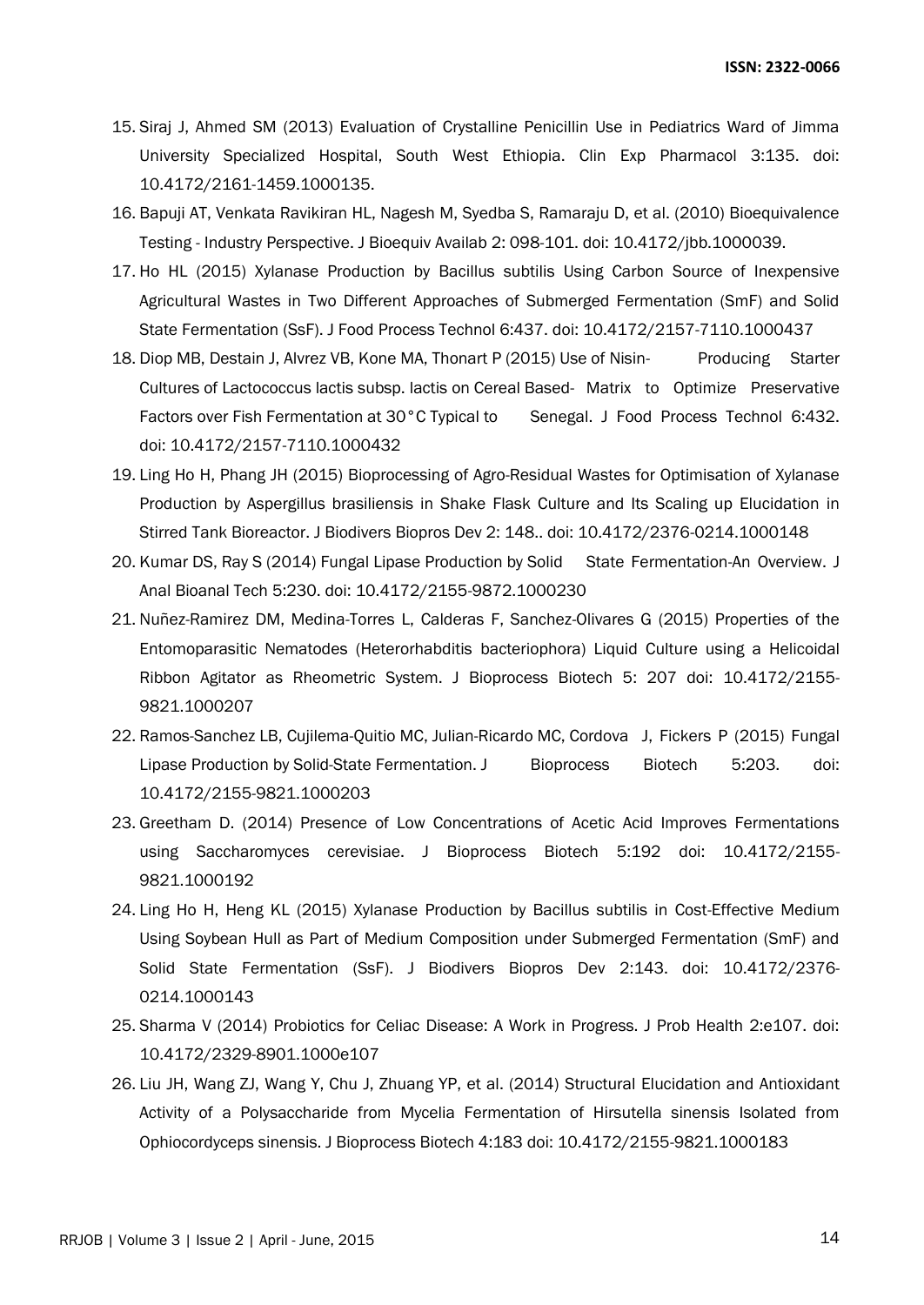- 27. [Aydemir E, Demirci S, Doğan A, Aytekin AO, Sahin F \(2014\) Genetic Modifications of](http://omicsonline.org/open-access/genetic-modifications-of-saccharomyces-cerevisiae-for-ethanol-production-from-starch-fermentation-a-review-2155-9821.1000180.php?aid=32783)  [Saccharomyces cerevisiae for Ethanol Production from Starch Fermentation: A Review. J](http://omicsonline.org/open-access/genetic-modifications-of-saccharomyces-cerevisiae-for-ethanol-production-from-starch-fermentation-a-review-2155-9821.1000180.php?aid=32783)  [Bioprocess Biotech 4:180. doi: 10.4172/2155-9821.1000180](http://omicsonline.org/open-access/genetic-modifications-of-saccharomyces-cerevisiae-for-ethanol-production-from-starch-fermentation-a-review-2155-9821.1000180.php?aid=32783)
- 28. [Hooi Ling \(2014\) Effects of Medium Formulation and Culture Conditions on Microbial Xylanase](http://omicsgroup.org/journals/effects-of-medium-formulation-and-culture-conditions-on-microbial-xylanase-production-using-agricultural-extracts-in-submerged-2376-0214.1000130.php?aid=32087)  [Production Using Agricultural Extracts in Submerged Fermentation \(SmF\) and Solid State](http://omicsgroup.org/journals/effects-of-medium-formulation-and-culture-conditions-on-microbial-xylanase-production-using-agricultural-extracts-in-submerged-2376-0214.1000130.php?aid=32087)  [Fermentation \(SsF\): A Review. J Biodivers Biopros Dev 1:130. doi: 10.4172/2376-](http://omicsgroup.org/journals/effects-of-medium-formulation-and-culture-conditions-on-microbial-xylanase-production-using-agricultural-extracts-in-submerged-2376-0214.1000130.php?aid=32087) [0214.1000130](http://omicsgroup.org/journals/effects-of-medium-formulation-and-culture-conditions-on-microbial-xylanase-production-using-agricultural-extracts-in-submerged-2376-0214.1000130.php?aid=32087)
- 29. [Pencheva T, Angelova M \(2014\) Purposeful Model Parameters Genesis in Multi-population](http://omicsonline.com/open-access/purposeful-model-parameters-genesis-in-multipopulation-genetic-algorithm-2229-8711.1000164.php?aid=31320)  [Genetic Algorithm. Global J Technol Optim 5:164. doi: 10.4172/ 2229-8711.1000164](http://omicsonline.com/open-access/purposeful-model-parameters-genesis-in-multipopulation-genetic-algorithm-2229-8711.1000164.php?aid=31320)
- 30. [Ho HL,Lau LY \(2014\) Bioprocessing of Agricultural Wastes as Optimised Carbon Source and](http://omicsgroup.org/journals/bioprocessing-of-agricultural-wastes-as-optimised-carbon-source-and-optimisation-of-growth-conditions-for-xylanase-production-2376-0214.1000125.php?aid=31286)  [Optimisation of Growth Conditions for Xylanase Production by Aspergillus Brasiliensis in Agitated](http://omicsgroup.org/journals/bioprocessing-of-agricultural-wastes-as-optimised-carbon-source-and-optimisation-of-growth-conditions-for-xylanase-production-2376-0214.1000125.php?aid=31286)  [Solid State Fermentation \(Ssf\). J Biodivers Biopros Dev 1:125. doi: 10.4172/2376-](http://omicsgroup.org/journals/bioprocessing-of-agricultural-wastes-as-optimised-carbon-source-and-optimisation-of-growth-conditions-for-xylanase-production-2376-0214.1000125.php?aid=31286) [0214.1000125](http://omicsgroup.org/journals/bioprocessing-of-agricultural-wastes-as-optimised-carbon-source-and-optimisation-of-growth-conditions-for-xylanase-production-2376-0214.1000125.php?aid=31286)
- 31. [Hariharan B, Singaravadivel K, Alagusundaram K \(2014\) Effect of Food Grade Preservatives on](http://omicsonline.org/open-access/effect-of-food-grade-preservatives-on-the-physicochemical-and-microbiological-properties-of-coconut-toddy-during-fermentation-2155-9600.1000299.php?aid=30845)  [the Physicochemical and Microbiological Properties of Coconut Toddy during Fermentation. J Nutr](http://omicsonline.org/open-access/effect-of-food-grade-preservatives-on-the-physicochemical-and-microbiological-properties-of-coconut-toddy-during-fermentation-2155-9600.1000299.php?aid=30845)  [Food Sci 4:299. doi: 10.4172/2155-9600.1000299](http://omicsonline.org/open-access/effect-of-food-grade-preservatives-on-the-physicochemical-and-microbiological-properties-of-coconut-toddy-during-fermentation-2155-9600.1000299.php?aid=30845)
- 32. Allen AD, Ayorinde FO, [Eribo BE \(2014\) Non-Edible Vernonia galamensis Oil and Mixed Bacterial](http://esciencecentral.org/journals/nonedible-vernonia-galamensis-oil-and-mixed-bacterial-cultures-for-the-production-of-polyhydroxyalkanoates-2329-6798.1000136.php?aid=30717)  [Cultures for the Production of Polyhydroxyalkanoates. Mod Chem appl 2:136. doi:](http://esciencecentral.org/journals/nonedible-vernonia-galamensis-oil-and-mixed-bacterial-cultures-for-the-production-of-polyhydroxyalkanoates-2329-6798.1000136.php?aid=30717)  [10.4172/2329-6798.1000136](http://esciencecentral.org/journals/nonedible-vernonia-galamensis-oil-and-mixed-bacterial-cultures-for-the-production-of-polyhydroxyalkanoates-2329-6798.1000136.php?aid=30717)
- 33. [Gautam G, Mishra V, Verma P, Pandey AK, Negi S \(2014\) A Cost Effective Strategy for Production](http://omicsonline.org/open-access/a-cost-effective-strategy-for-production-of-biosurfactant-from-locally-isolated-penicillium-chrysogenum-2155-9821.1000177.php?aid=30697)  [of Bio-surfactant from Locally Isolated Penicillium chrysogenum SNP5 and Its Applications. J](http://omicsonline.org/open-access/a-cost-effective-strategy-for-production-of-biosurfactant-from-locally-isolated-penicillium-chrysogenum-2155-9821.1000177.php?aid=30697)  [Bioprocess Biotech 4:177. doi: 10.4172/2155-9821.1000177](http://omicsonline.org/open-access/a-cost-effective-strategy-for-production-of-biosurfactant-from-locally-isolated-penicillium-chrysogenum-2155-9821.1000177.php?aid=30697)
- 34. [Jiang W, Li Z, Li H, Xu J \(2014\) Effect of Different Sweet Sorghum Storage Conditions on Ethanol](http://omicsgroup.org/journals/effect-of-different-sweet-sorghum-storage-conditions-on-ethanol-production-2168-9652.1000142.php?aid=29873)  [Production. Biochem Physiol 3:142. doi: 10.4172/2168-9652.1000142](http://omicsgroup.org/journals/effect-of-different-sweet-sorghum-storage-conditions-on-ethanol-production-2168-9652.1000142.php?aid=29873)
- 35. [Walia NK, Sekhon KK, Cameotra SS, Chaudhary DP, Srivastava P, et al. \(2014\) Optimization](http://omicsonline.org/open-access/optimization-of-fermentation-parameters-for-bioconversion-of-corn-to-ethanol-using-response-surface-methodology-2157-7463.1000178.php?aid=28324) of [Fermentation Parameters for Bioconversion of Corn to Ethanol Using Response Surface](http://omicsonline.org/open-access/optimization-of-fermentation-parameters-for-bioconversion-of-corn-to-ethanol-using-response-surface-methodology-2157-7463.1000178.php?aid=28324)  [Methodology. J Pet Environ Biotechnol 5:178. doi: 10.4172/2157-7463.1000178](http://omicsonline.org/open-access/optimization-of-fermentation-parameters-for-bioconversion-of-corn-to-ethanol-using-response-surface-methodology-2157-7463.1000178.php?aid=28324)
- 36. [Ho HL, Ak Sali S \(2014\) Bioprocessing of Agricultural Residuals for the Optimum Production of](http://omicsgroup.org/journals/bioprocessing-of-agricultural-residuals-for-the-optimum-production-of-extracellular-xylanase-2376-0214.1000121.php?aid=28092)  [Extracellular Xylanase by Aspergillus brasiliensis in Solid State Fermentation \(SsF\). J Biodivers](http://omicsgroup.org/journals/bioprocessing-of-agricultural-residuals-for-the-optimum-production-of-extracellular-xylanase-2376-0214.1000121.php?aid=28092)  [Biopros Dev 1:121. doi: 10.4172/2376-0214.1000121](http://omicsgroup.org/journals/bioprocessing-of-agricultural-residuals-for-the-optimum-production-of-extracellular-xylanase-2376-0214.1000121.php?aid=28092)
- 37. [El-Imam AA, Du C \(2014\) Fermentative Itaconic Acid Production . J Biodivers Biopros Dev 1:119.](http://omicsgroup.org/journals/fermentative-itaconic-acid-production-2376-0214.1000119.php?aid=28089)  [doi: 10.4172/2376-0214.1000119](http://omicsgroup.org/journals/fermentative-itaconic-acid-production-2376-0214.1000119.php?aid=28089)
- 38. [Metsämuuronen S, Siren H \(2014\) Antibacterial Compounds in Predominant Trees in Finland:](http://omicsonline.org/open-access/antibacterial-compounds-in-predominant-trees-in-finland-review-2155-9821.1000167.php?aid=27852)  [Review. J Bioprocess Biotech 4:167. doi: 10.4172/2155-9821.1000167](http://omicsonline.org/open-access/antibacterial-compounds-in-predominant-trees-in-finland-review-2155-9821.1000167.php?aid=27852)
- 39. [Ortega-David E, Rodriguez-Stouvenel A \(2014\) Bioprocessing of Lupin Cotyledons \(Lupinus](http://omicsonline.org/open-access/bioprocessing-of-lupin-cotyledons-lupinus-mutabilis-with-rhizopus-oligosporus-for-reduction-of-quinolizidine-alkaloids-2157-7110.1000323.php?aid=27046)  [mutabilis\) with Rhizopus oligosporus for Reduction of Quinolizidine Alkaloids. J Food Process](http://omicsonline.org/open-access/bioprocessing-of-lupin-cotyledons-lupinus-mutabilis-with-rhizopus-oligosporus-for-reduction-of-quinolizidine-alkaloids-2157-7110.1000323.php?aid=27046)  [Technol 5:323. doi: 10.4172/2157-7110.1000323](http://omicsonline.org/open-access/bioprocessing-of-lupin-cotyledons-lupinus-mutabilis-with-rhizopus-oligosporus-for-reduction-of-quinolizidine-alkaloids-2157-7110.1000323.php?aid=27046)